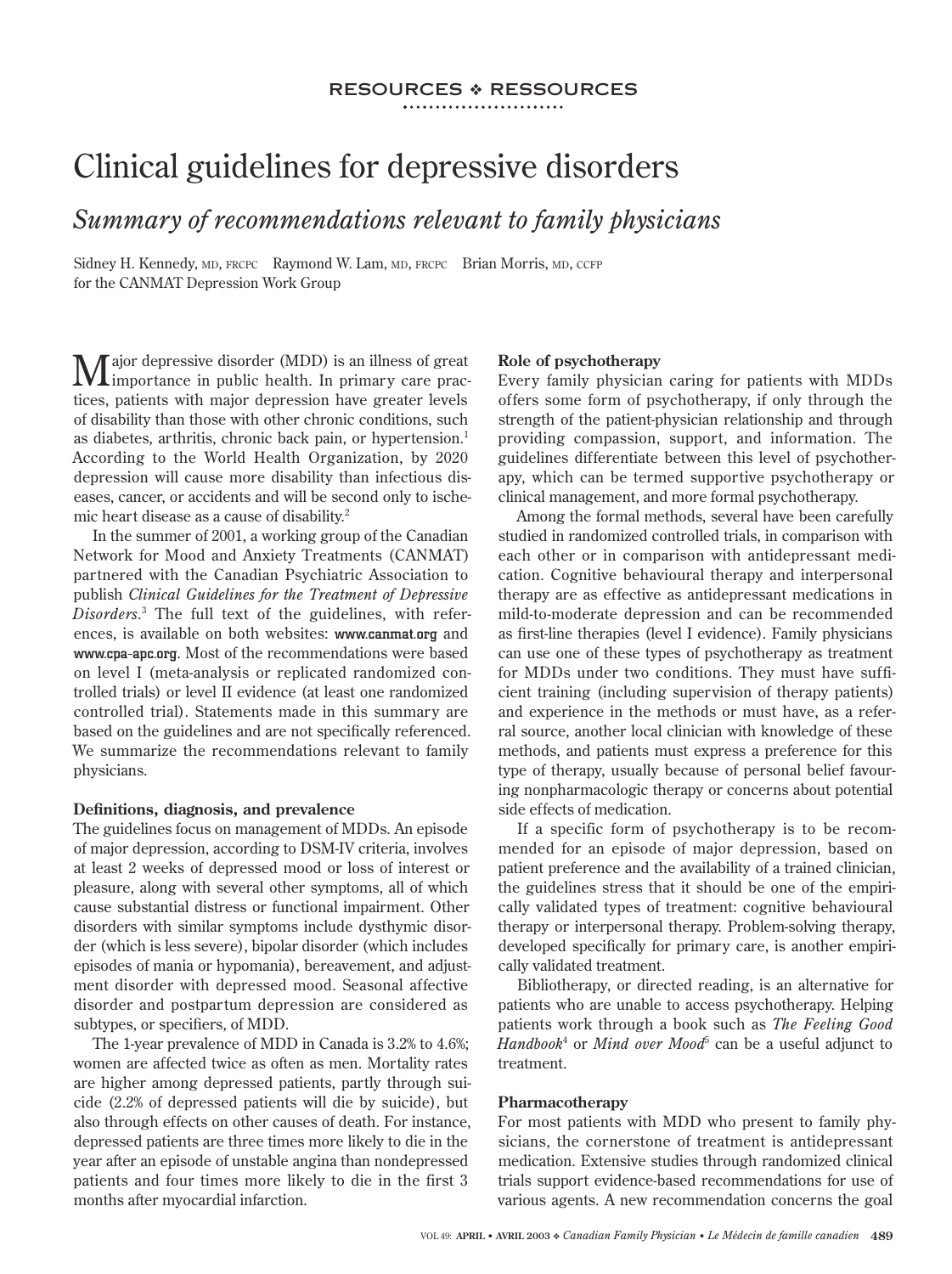## resources ressources

of treatment: clinicians are urged to aim for full remission or recovery, defined as the virtual absence of depressive symptoms. Patients who have residual or minimal symptoms continue to suffer psychosocial disability and are also at much higher risk of recurrence.

Three groups of antidepressant medication can be distinguished. The classic agents include tricyclic agents (TCAs), such as amitriptyline; heterocyclic agents, such as maprotiline; and monoamine oxidase inhibitors, such as phenelzine. The selective serotonin reuptake inhibitors (SSRIs) currently available are citalopram, fluoxetine, fluvoxamine, paroxetine, and sertraline. The third class, termed novel agents, includes bupropion, mirtazapine, moclobemide, nefazodone, trazodone, and venlafaxine.

Meta-analyses comparing the efficacy of TCAs with that of SSRIs have found comparable rates of response among outpatients. Similarly, meta-analyses comparing novel agents to TCAs have shown novel agents to have efficacy comparable to that of older agents. In comparing one of the novel agents, venlafaxine, to SSRIs, two meta-analyses showed venlafaxine to give higher rates of response and remission than the SSRIs. Because the remission rate for SSRIs in these studies was lower than that reported in other trials, however, the issue remains controversial. **Table 1** summarizes the recommendations for treatment of MDDs, as presented in the guidelines.

Subtype of depressive disorder affects choice of therapy, according to published clinical trials. **Table 2** lists first-line therapy for each subtype described in the guidelines: note that comparative studies of all agents for all subtypes have not been conducted.

The recommended duration of treatment has changed in the last decade. Current guidelines suggest that patients who respond to antidepressant medication during a single episode of depression should continue to take the drug, at the same dose, for 9 months (8 to 12 weeks to attain remission, then 6 months for maintenance). Therapy

### **Table 1. Recommendations for treating major depressive disorder**

#### **First-line treatments**

- SSRIs and novel agents (level I evidence)
- Venlafaxine might have higher remission rates than SSRIs (level I evidence)

#### **Second-line treatments**

- Amitriptyline and clomipramine have greater efficacy than SSRIs among hospitalized patients (level II evidence)
- Safety and tolerability issues need to be addressed
- In the frail elderly, nortriptyline has fewer adverse effects than amitriptyline or clomipramine

#### **Third-line treatments**

- Other tricyclic agents and monoamine oxidase inhibitors, because of safety and tolerability issues (level II evidence)
- *SSRIs selective serotonin reuptake inhibitors*

should be continued for at least 2 years for older patients; those with psychotic features; and those whose episodes are recurrent, frequent, difficult to treat, or severe. When antidepressant medication is stopped, patients should be cautioned about discontinuation syndrome, which includes such symptoms as insomnia, nausea, paresthesia, and hyperarousal; these symptoms can be reduced by tapering the dose of antidepressant rather than stopping it abruptly.

Response to antidepressant medication should be evident, to some degree, by 4 weeks, with full response by 8 to 12 weeks. Patients who have shown no response by 4 weeks should be reevaluated. The diagnosis should be reconsidered, adherence to medication assessed, adjunctive psychotherapy considered, or early referral to a psychiatrist sought: some sort of further intervention is usually required. Pharmacologic strategies for patients not responding at 4 weeks include switching to a different antidepressant, adding a second antidepressant, or augmenting therapy with an agent such as lithium.

**Table 2. Subtypes of depression and their first-line treatments:** *These recommendations are evidence-based; however, it is likely that all selective serotonin reuptake inhibitors and novel antidepressants will have some benefit in all of these subtypes. When treating patients with these agents, physicians' familiarity with, comfort with, and knowledge of a specific agent should be considered along with the evidence-based recommendations.*

| <b>DEPRESSION SUBTYPE</b> | <b>FEATURES</b>                                | FIRST-LINE TREATMENT (ALPHABETICAL ORDER)                                                   |
|---------------------------|------------------------------------------------|---------------------------------------------------------------------------------------------|
| Atypical features         | Mood reactivity, weight gain,<br>hypersomnia   | Fluoxetine, moclobemide, sertraline (level II evidence)                                     |
| Melancholic features      | Loss of interest or pleasure                   | Paroxetine, venlafaxine (level I evidence)                                                  |
| Psychotic features        | Delusions or hallucinations                    | Electroconvulsive or antidepressant-antipsychotic combination therapy<br>(level I evidence) |
| Seasonal pattern          | Onset and remission at characteristic<br>times | Bright-light therapy (level I evidence)                                                     |
| "Anxious" depression      | Serious anxiety symptoms                       | Mirtazapine, moclobemide, paroxetine, sertraline, venlafaxine (level I<br>evidence)         |
| Postpartum depression     | Onset within 4 weeks after delivery            | Fluoxetine, cognitive-behavioural therapy (level II evidence)                               |

**490** *Canadian Family Physician • Le Médecin de famille canadien* VOL 49: **APRIL • AVRIL 2003**